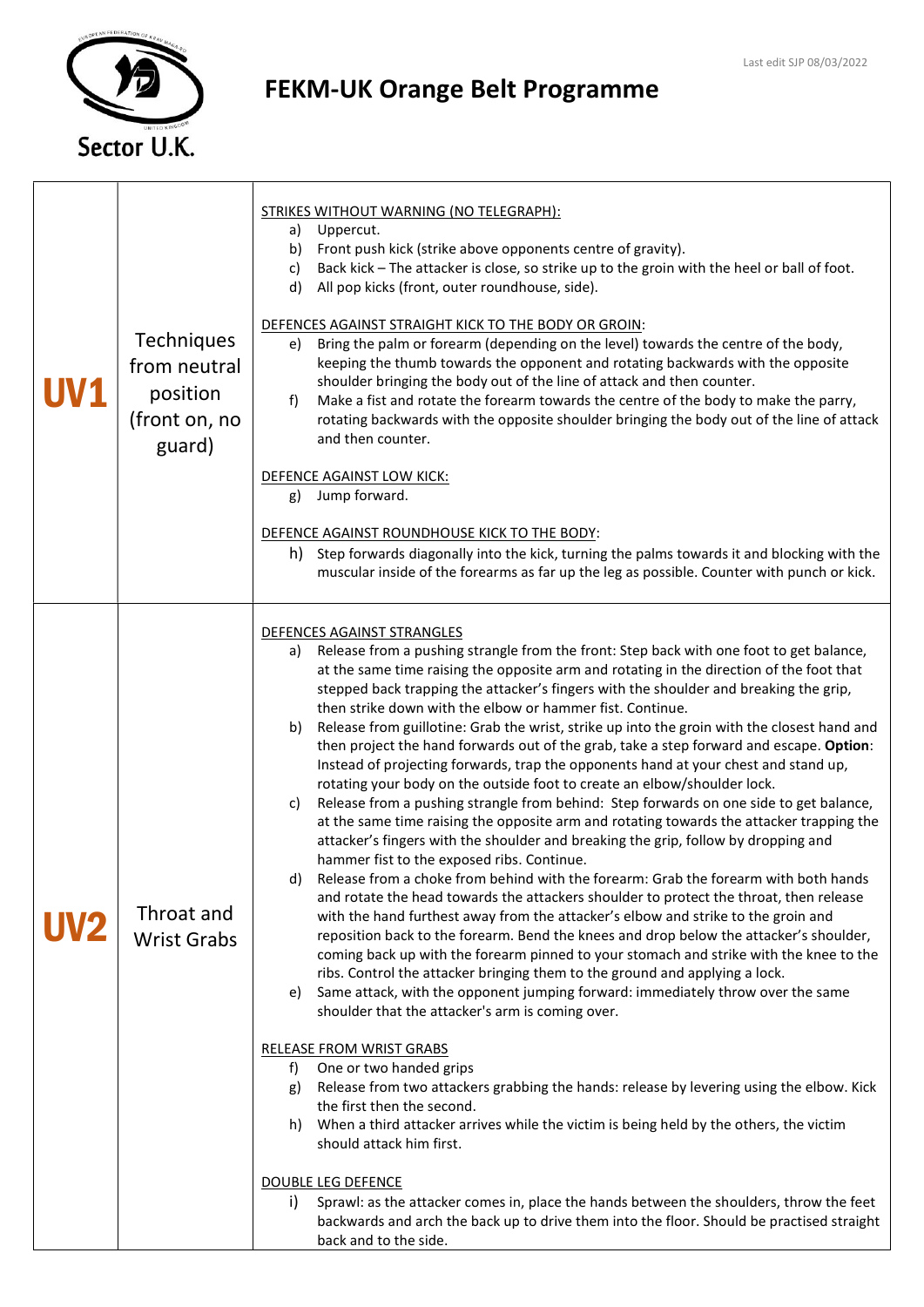| Falls and<br>Rolls                                                        | Backwards fall - turn 180° and make a front break-fall.<br>a)<br>Backwards break-fall from a moderate height.<br>b)<br>Side break-fall from a moderate height.<br>c)<br>Forward roll stopped on the floor with a side break fall.<br>d)                                                                                                                                                                                                                                                                                                                                                                                                                                                                                                                                                                                                                                                                                                                                                                                                                                                                                                                                                                                                                                                                                                                                                                                                                                                                                                                                                                                                                                                                                                                                                                                                                                                                                                                                                                                                                                                                                                                                                                                                                                                                                                                                                                                                                                                                                                                                                                                                                                                                                                                                                                                                                                                                                                                                                                                                                                                                                                                                                                                                                    |
|---------------------------------------------------------------------------|------------------------------------------------------------------------------------------------------------------------------------------------------------------------------------------------------------------------------------------------------------------------------------------------------------------------------------------------------------------------------------------------------------------------------------------------------------------------------------------------------------------------------------------------------------------------------------------------------------------------------------------------------------------------------------------------------------------------------------------------------------------------------------------------------------------------------------------------------------------------------------------------------------------------------------------------------------------------------------------------------------------------------------------------------------------------------------------------------------------------------------------------------------------------------------------------------------------------------------------------------------------------------------------------------------------------------------------------------------------------------------------------------------------------------------------------------------------------------------------------------------------------------------------------------------------------------------------------------------------------------------------------------------------------------------------------------------------------------------------------------------------------------------------------------------------------------------------------------------------------------------------------------------------------------------------------------------------------------------------------------------------------------------------------------------------------------------------------------------------------------------------------------------------------------------------------------------------------------------------------------------------------------------------------------------------------------------------------------------------------------------------------------------------------------------------------------------------------------------------------------------------------------------------------------------------------------------------------------------------------------------------------------------------------------------------------------------------------------------------------------------------------------------------------------------------------------------------------------------------------------------------------------------------------------------------------------------------------------------------------------------------------------------------------------------------------------------------------------------------------------------------------------------------------------------------------------------------------------------------------------------|
| <b>Techniques</b><br>from guard<br>position and<br>fighting<br>techniques | <b>STRIKES</b><br>Punches:<br>a)<br>1) Uppercut.<br>Inverted fist straight punch - as the fist is moving forward, rotate the fist away from<br>2)<br>the centre of the body so you strike with the knuckles pointing towards the floor.<br>3) Spinning back fist.<br>b)<br>Kicks:<br>1) Forward push kick (striking above the opponents centre of gravity).<br>Uppercut back kick to groin of opponent who is close behind - use heel or ball of<br>2)<br>foot.<br>Sliding kicks for front kick, outer roundhouse and sidekick (as you kick you gain<br>3)<br>distance by 'hopping' forward on the rear foot).<br>DEFENCES AGAINST PUNCHES<br>Against straight punches:<br>C)<br>1) Outer parry with the palm and counter with the same hand:<br>a) Against a right punch: parry with the left palm and counter with a straight left.<br>b) Against a straight left punch: parry with the right palm and counter with a<br>straight right.<br>Defences with the forearm:<br>2)<br>a) Against a straight right hand punch, outer parry with the left forearm and<br>counter attack with a straight right. Option: Continue the motion bringing the<br>opponents arm across and down and then punch over the top with the right<br>hand in a 'piston' punch.<br>b) Against a straight left punch: inner parry with the left forearm and counter with<br>the left with an inverted fist.<br>Defences against a right punch while in half guard (hands at elbow level),<br>3)<br>simultaneous inner parry with the left arm and piston punch with the right with the<br>left hand being in the following positions:<br>Thumb outwards.<br>a)<br>The back of the hand outwards.<br>b)<br>The little finger outwards.<br>C)<br>Same defences with the arm out straight in order to intercept the attack as early<br>d)<br>as possible. The parries with the thumb and little finger impact just above the<br>elbow on the opponent's upper arm while the parry with the back of the hand<br>facing forwards involves driving the arm forward straight, tucking the chin down<br>and punching at the same time.<br>The fore-arm comes up diagonally to parry the opponents arm up as the punch<br>e)<br>is made.<br><b>DEFENCES AGAINST KICKS</b><br>d) Against a direct front kick:<br>1) Parry with the lead hand coming down towards the centre of the body and then out<br>to the side with the palm of the hand facing outwards, at the same time making a<br>step in the opposite direction with the rear foot. Counter attack immediately.<br>2) Defence with the rear arm, driving the hand forward and down diagonally, so that<br>the deflection of the kick is made with the forearm. Counter-attack immediately.<br>Against low-kick: jump forward.<br>e)<br>Against roundhouse kick to the body:<br>f)<br>1) Step to the opposite direction of the kick while holding the forearm up for protection<br>and kicking to the groin.<br>2) Step forwards diagonally into the kick, turning the palms towards it and blocking<br>with the muscular inside of the forearms as far up the leg as possible and counter<br>punching or kicking<br>Outer defence with the fore-arm stepping forward into the kick and simultaneous<br>3)<br>punch to the face. |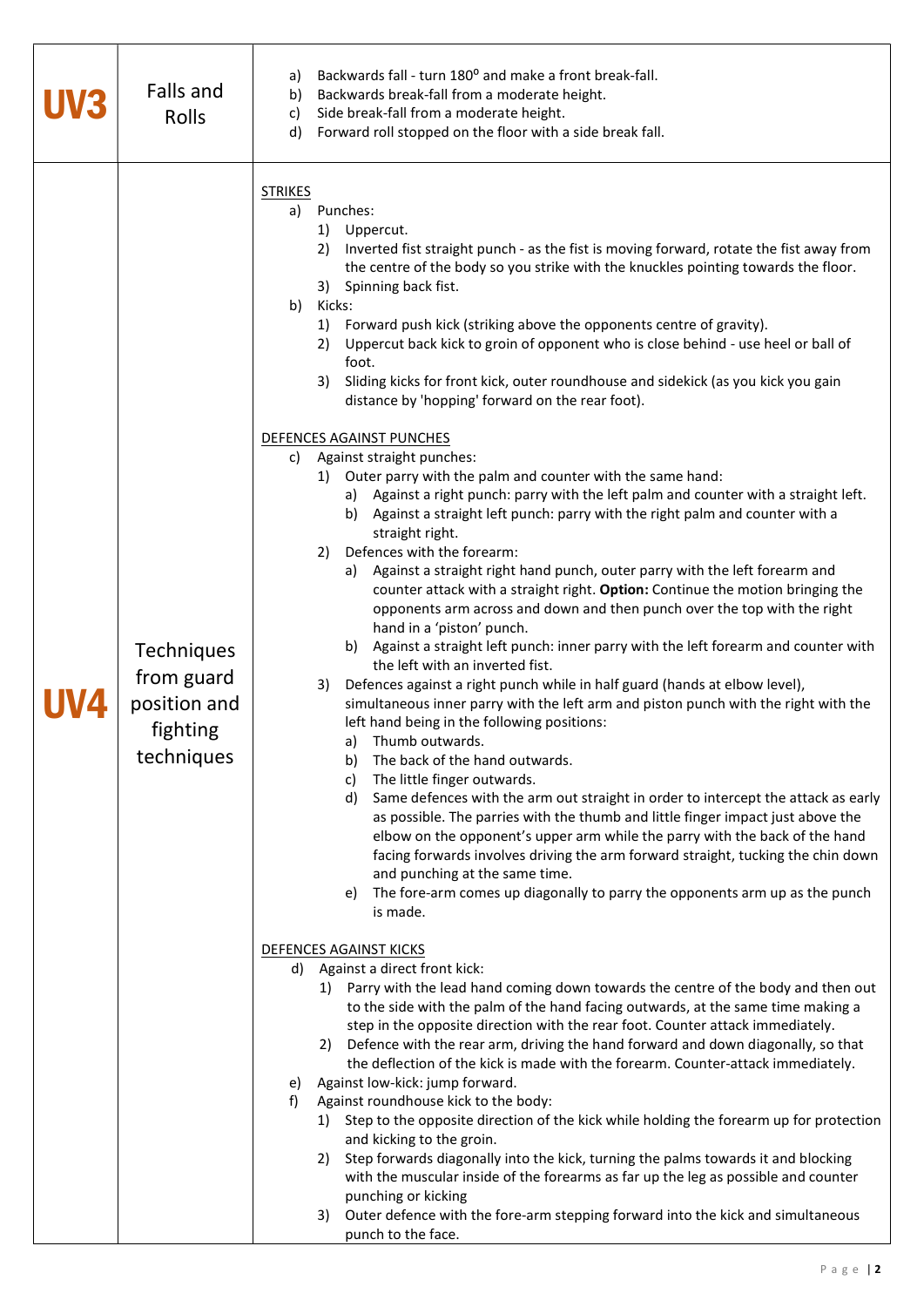| <b>Techniques</b><br>from guard<br>position and<br>fighting<br>techniques | <b>EVASIONS AND COUNTERS</b><br>Evading with the body by leaning-back and kicking straight forward against an opponent<br>g)<br>who is punching while moving forwards.<br>Evade a punch by leaning sideways and simultaneously counter with left or right punch<br>h)<br>to the body.<br><b>DOUBLE LEG TAKEDOWN</b><br>Learn how to do the double leg takedown.<br>i)                                                                                                                                                                                                                                                                                                                                                                                                                                                                                                                                                                                                                                                                                                                                                                                                                                                                                                                                                                                                                                                                                                                                                                                                                                                                                                                                                                                                                                                                                                                                                                                                                                                                                                                                                                                                                                                                                                                                                                                                                                                                                                                                                                                                                                                                                                                                                                                                                                                                                                                                                                                                                                                                                                                                                                                                                                                                                                                                                                                                                                                                                                                                                                                                                                                                                                                                                                                               |
|---------------------------------------------------------------------------|---------------------------------------------------------------------------------------------------------------------------------------------------------------------------------------------------------------------------------------------------------------------------------------------------------------------------------------------------------------------------------------------------------------------------------------------------------------------------------------------------------------------------------------------------------------------------------------------------------------------------------------------------------------------------------------------------------------------------------------------------------------------------------------------------------------------------------------------------------------------------------------------------------------------------------------------------------------------------------------------------------------------------------------------------------------------------------------------------------------------------------------------------------------------------------------------------------------------------------------------------------------------------------------------------------------------------------------------------------------------------------------------------------------------------------------------------------------------------------------------------------------------------------------------------------------------------------------------------------------------------------------------------------------------------------------------------------------------------------------------------------------------------------------------------------------------------------------------------------------------------------------------------------------------------------------------------------------------------------------------------------------------------------------------------------------------------------------------------------------------------------------------------------------------------------------------------------------------------------------------------------------------------------------------------------------------------------------------------------------------------------------------------------------------------------------------------------------------------------------------------------------------------------------------------------------------------------------------------------------------------------------------------------------------------------------------------------------------------------------------------------------------------------------------------------------------------------------------------------------------------------------------------------------------------------------------------------------------------------------------------------------------------------------------------------------------------------------------------------------------------------------------------------------------------------------------------------------------------------------------------------------------------------------------------------------------------------------------------------------------------------------------------------------------------------------------------------------------------------------------------------------------------------------------------------------------------------------------------------------------------------------------------------------------------------------------------------------------------------------------------------------------|
| Groundwork                                                                | DEFENDER ON THEIR BACK, BOTH FEET HELD BY ATTACKER<br>Attacker is throwing both feet to one side and moving in on the other: Shrimp movement<br>a)<br>onto the hip on the side that the attacker is moving, striking into the attacker's pelvis<br>with the opposite foot and getting back into defensive position.<br>DEFENDER ON THEIR BACK, ATTACKER IN THEIR GUARD (BETWEEN THEIR LEGS)<br>Side Guard position:<br>b)<br>Learn this transitional position where the attacker is between the defenders legs<br>1)<br>holding the forearms of the defender but there is not enough space for the<br>defender to kick the attacker in the head. One of the defender's feet is placed<br>against the attacker's hips and the other knee across the attacker's body to the<br>shoulder on the same side. The knee must be high enough so the attacker<br>cannot get past the guard. The two arms of the attacker must be controlled as<br>much as possible,<br>From position a. the defender pushes the attacker's hips and then follows with a<br>2)<br>kick to the attacker's head. The defender then gets up.<br>From position a. if the attacker puts a lot of body weight onto the defender's<br>3)<br>upper body, the defender must carry out a scissor sweep by moving their foot<br>from the hip and hook behind the attacker's knee then with the other leg, push<br>against the attacker's chest and push and roll<br>If the attackers body is pressing down with head on the chest<br>c)<br>1) Control: wrap the attacker's arm and control his head : fingers in eyes, punches,<br>palm strikes, elbows, heels<br>Escape: fingers in the eyes to create space, foot on hip/kick to the face or side<br>2)<br>guard. OPTION: If the head is low use two hands to push to the side, elbow<br>strike, hold with straight arm and pull leg out.<br>If the attacker is being held close and they rock forward and get onto their feet (both feet<br>d)<br>parallel and close, let go of them with the arms, grab both ankles and thrust forwards<br>with the legs and hips to bring them to the floor. Follow to the mount position. OPTION:<br>Use both heels in the attackers hips to push rather than driving with the hips.<br>If the attacker is being held close and they rock forward and get onto their feet (one foot<br>e)<br>forward, one back), on one side grab behind their closest ankle and put the foot from the<br>same side into their leading hip joint, on the other side bring the foot inside their knee<br>with the toes pulled back towards the shin in a 'hook'. Pull with the hand and foot behind<br>the knee, and push with the foot in the hip to do the takedown.<br>DEFENDER ON THEIR BACK, ATTACKER IN THE MOUNT POSITION (KNEELING ACROSS THE HIPS)<br>Bridge & shrimp while pushing his hip and pulling the knee out (OPTION : hook the<br>f)<br>attacker's ankle with other leg), and then according to the distance do the following:<br>The attacker is not close : foot on hip & kick to the face<br>1)<br>The attacker is close : keep some distance with forearm or poke in the eyes and<br>2)<br>side ground guard<br>The attacker is pressing his head on the defender's chest : if possible, fingers in<br>3)<br>the eyes (if the arms are underneath the attacker's arms : stretch out arm in<br>order to help the movement and fingers in the eyes), shrimp then foot on hip &<br>kick to the face<br>The attacker grabs the wrists and pushes down towards the floor:<br>g)<br>1) Before the back of the wrists touch the floor, the arms are pulled downwards while<br>simultaneously raising the hips with a bridge motion, throwing the attacker<br>diagonally forwards. Roll with them and counter-attack. |